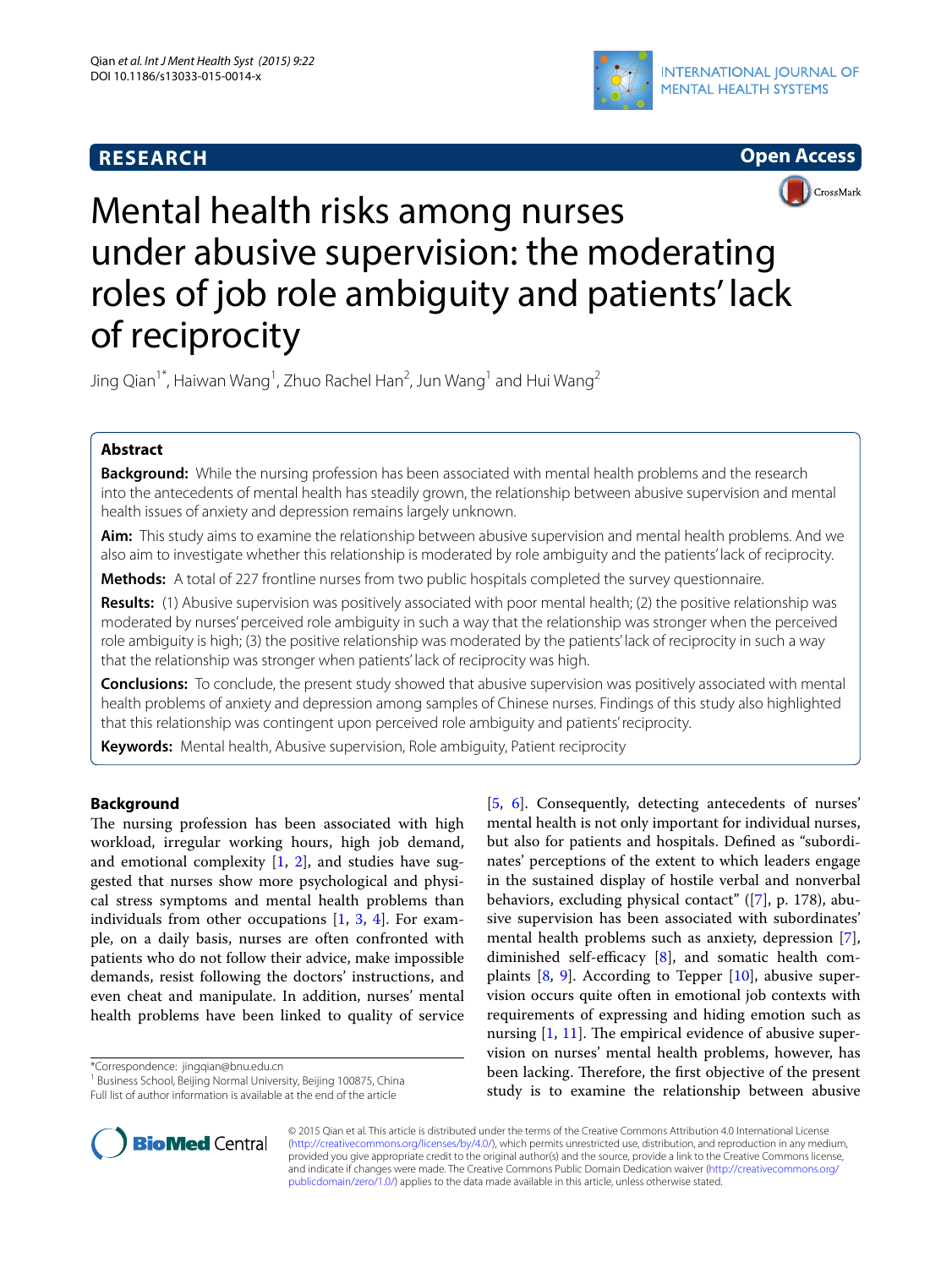supervision by nurse managers and nurses' mental health problems of anxiety and depression.

More recently, leadership researchers have adopted a contingency approach in arguing that managerial practice's influence on subordinates may be contingent upon potential moderators such as individual differences or contextual factors (e.g., [[12](#page-4-11), [13\]](#page-4-12)). Role ambiguity refers to a perceived lack of job-related information such as expectations, goals, assignments, authority, responsibilities, and other job conditions [[14](#page-5-0), [15](#page-5-1)]. Under abusive supervision, nurses may try to make the interactions with the supervision as less as possible. A poorly defined job however means that the nurses have to search job-related information from the manager nurses in order to survive and develop in the work climate. In addition, studies have shown that information from the supervisors cannot be replaced by information from other sources such as coworkers  $[16]$ . In the present study, we suggest perceived role ambiguity could make the harm of abusive supervision on nurses' mental health problems even worse. The second objective of our study is to investigate whether the perceived role ambiguity could moderate the relationship between abusive supervision and mental health problems of anxiety and depression.

As for other health professionals, a nurse's job is rewarding when, for example, patients show gratitude after recovery or consultation. This kind of reward has been considered to be of great significance for nurses' meaning management, especially those under great pressure [[1\]](#page-4-0). Indeed, studies have shown that patients' showing of reciprocity to doctors is of great significance for the doctors' psychological well being [\[3](#page-4-2)]. In this study, we propose that the lack of patients' reciprocity could make the social context for nurses under abusive supervision even worse. Therefore, the third objective for us is to investigate whether the patients' lack of reciprocity would increase the harm of abusive supervision on nurses' mental health risks of anxiety and depression.

In the present study, we hypothesize that (1) nurse managers' abusive supervision is positively related to nurses' mental health problems; (2) nurses' role ambiguity will moderate the positive relationship between abusive supervision and mental health risks in such a way that the relationship will be stronger when the role ambiguity is high; (3) patients' lack of reciprocity will moderate the positive relationship between abusive supervision and mental health risks in such a way that the relationship will be stronger when the reciprocity from the patient is low.

#### **Methods**

#### **Sample and procedure**

We collected data in person from two public hospitals located in a major city in Northern China. All

procedures were approved by the university's Institutional Review Board. We invited frontline nurses to participate in the survey at monthly hospital meetings. Surveys were completed on a voluntary basis. Each packet contained an information sheet explaining the objective of the survey along with a consent form, survey questionnaire and a return envelope with seal tape to protect the respondents' confidentiality. The respondents were instructed to complete the questionnaires, seal them in the return envelope, and put the finished questionnaires in a designated box located in the lobby. Of the 345 questionnaires distributed, 227 questionnaires were returned, representing response rates of 64.12%. Nurse respondents were predominantly female (94.7%), reported an average age of 34.03 years  $(SD = 7.52)$ , an average of 12.54 years of education, and an average organizational tenure of 8.53 years  $(SD = 6.75)$ .

#### **Measures**

To ensure measure equivalence between the Chinese and English versions, the translation and back-translation method [\[17](#page-5-3)] was applied. With the exception of the mental health scale, we used a five-point response scale ranging from "strongly disagree" (1) to "strongly agree" (5) for all items. For mental health and lack of reciprocity, the items were scored on a five-point rating scale, ranging from  $(1)$  "never" to  $(5)$  "often."

#### *Abusive supervision*

We measured abusive supervision with a 15-item scale developed by Tepper [[7\]](#page-4-6) which has previously been used in a Chinese context (e.g., [[18](#page-5-4), [19\]](#page-5-5)). Sample items are "My supervisor tells me my thoughts or feelings are stupid" and "My supervisor expresses anger at me when he/she is mad for another reason." The scale's alpha reliability in this study is 0.93.

## *Mental health*

Mental health was measured with six items from the Center for Epidemiologic Studies Depression Scale (e.g., "In the past few months, how often have you wondered if anything is worthwhile?"; "In the past few months, how often have you been in low spirits?"; [[20](#page-5-6)]) and six anxiety items from the Diagnostic Interview Schedule ("In the past few months, how often have you felt irritable, fidgety, or tense?" and "In the past few months, how often have you felt afraid for no reason?"; [[21\]](#page-5-7)). Validity studies suggest that the depression and anxiety scales are good predictors of outcomes such as drug addiction and physical health (obesity, high blood pressure; see [\[22\]](#page-5-8), for a thorough review). The reliability estimate for the scale was 0.88.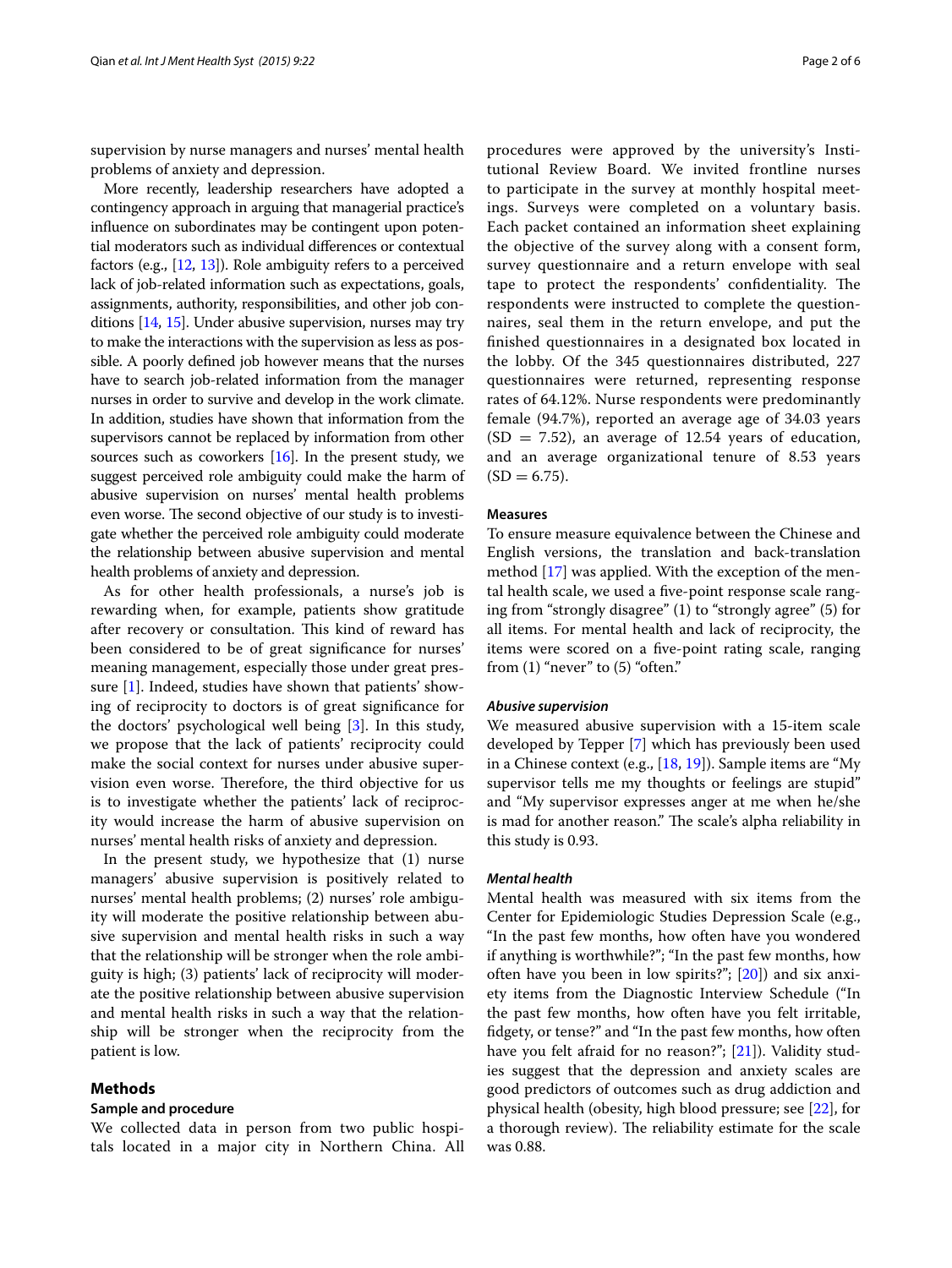#### *Role ambiguity*

Role ambiguity was measured using the 5-item scale from Rizzo et al. [[15](#page-5-1)]. Consistent with previous research and the conceptualization of role ambiguity, all of the items were reverse coded, which resulted in a scale for which the higher score was, the greater was the role ambiguity. A sample item stated, "I feel certain about how much authority I have." Cronbach's alpha for this scale was 0.70.

## *Lack of reciprocity*

Lack of reciprocity in the relationships with patients was measured with a three-item scale developed by Bakker et al. [\[3](#page-4-2)]. A sample item is "How often do you feel you invest more in the relationship with patients than you receive in return?" The reliability estimate for the scale was 0.83.

## *Control variables*

We controlled for the participants' age, gender, education, and company tenure. Age, education, and company tenure were measured by number of years. Gender was coded 0 for "female" and 1 for "male."

#### **Data analytic strategies**

First, preliminary analyses evaluating the descriptive statistics and correlations among study variables, and possible group differences in study variables based on demographic characteristics were performed. Next, the two moderation models, with role ambiguity and patients' lack of reciprocity as moderators on the relations between abusive supervision and nurses' mental health risks were tested using SPSS MODPROBE macro, developed by Hayes and Matthes [\[23](#page-5-9)] for estimating the single-degree-of-freedom interactions in Ordinary Least Square (OLS) and logistic regression.

## **Results**

#### **Preliminary analyses**

See Table [1](#page-2-0) for correlations among study variables, mean scores, and standard deviations. Initial analyses examined participants' age, gender, education, and company tenure differences on all variables. Pearson's correlational test demonstrated that age, years of education, and years of company tenure was not significantly associated with

any study variables. Independent samples t tests demonstrated no gender difference on any study variable.

The first moderation analysis examined whether role ambiguity moderated the relations between abusive supervision and job burnout. Applying the modprobe macros for moderation analysis, the conditional effect of role ambiguity was estimated at values of one standard deviation below the mean, the mean, and one standard deviation above the mean. Demographic variables were again controlled in the model. Results showed that role ambiguity moderately moderated the links between abusive supervision and nurses' mental health risks (Table [2](#page-2-1)). Specifically, as shown in Figure [1](#page-3-0), the conditional effect estimates indicated that the interaction between abusive supervision and role ambiguity was such that abusive supervision and mental health risks was positively associated. Under the condition where there were lower levels of abusive supervision, the low role ambiguity group seemed to report more mental health risks ( $b = 0.40$ ,  $SE = 0.06$ , BCa CI = 0.2826-0.5093), whereas under the condition where there were higher levels of abusive supervision, the high role ambiguity group seemed to report more mental health risks ( $b = 52$ ,  $SE = 0.05$ , BCa  $CI = 0.4321 - 0.6109$ .

Similarly, the second moderation analysis examined whether lack of reciprocity moderated links between abusive supervision and nurses' mental health risks. Preacher et al. [[24](#page-5-10)] demonstrated that moderation is established when the independent variable and

<span id="page-2-1"></span>**Table 2 Results of ordinary least square regression analyses**

| Moderator                         | b (SE)        | t         | $R^2$ | F        |
|-----------------------------------|---------------|-----------|-------|----------|
| Patient's lack of reciprocity (L) |               |           | 0.52  | 81.88**  |
| Abusive supervision (A)           | 0.47(0.03)    | $4.85***$ |       |          |
| Mental health risks (M)           | $-0.87(0.14)$ | $1.05***$ |       |          |
| $A \times I$                      | $-0.03(0.01)$ | $2.81**$  |       |          |
| Role ambiguity (R)                |               |           | 0.08  | $6.98**$ |
| Abusive supervision (A)           | 0.46(0.04)    | $12.37**$ |       |          |
| Mental health risks (M)           | 0.16(0.11)    | 1.42      |       |          |
| $A \times R$                      | 0.02(0.01)    | 1.74      |       |          |
| $* p < 0.05$ , $** p < 0.01$ .    |               |           |       |          |

<span id="page-2-0"></span>

|  | Table 1   Means, standard deviations, and correlations among study variables |  |  |  |  |
|--|------------------------------------------------------------------------------|--|--|--|--|
|--|------------------------------------------------------------------------------|--|--|--|--|

|                |                     | Mean  | SD    |           |           |         |  |
|----------------|---------------------|-------|-------|-----------|-----------|---------|--|
|                | Abusive supervision | 35.23 | 12.46 |           |           |         |  |
| $\overline{2}$ | Mental health risks | 29.97 | 9.02  | $0.66***$ |           |         |  |
| 3              | Role ambiguity      | 9.96  | 2.81  | 0.08      | 0.12      |         |  |
| $\overline{4}$ | Lack of reciprocity | 17.36 | 4.00  | 0.09      | $-0.21**$ | $-0.01$ |  |
|                |                     |       |       |           |           |         |  |

\* *p* < 0.01, \*\* *p* < 0.001.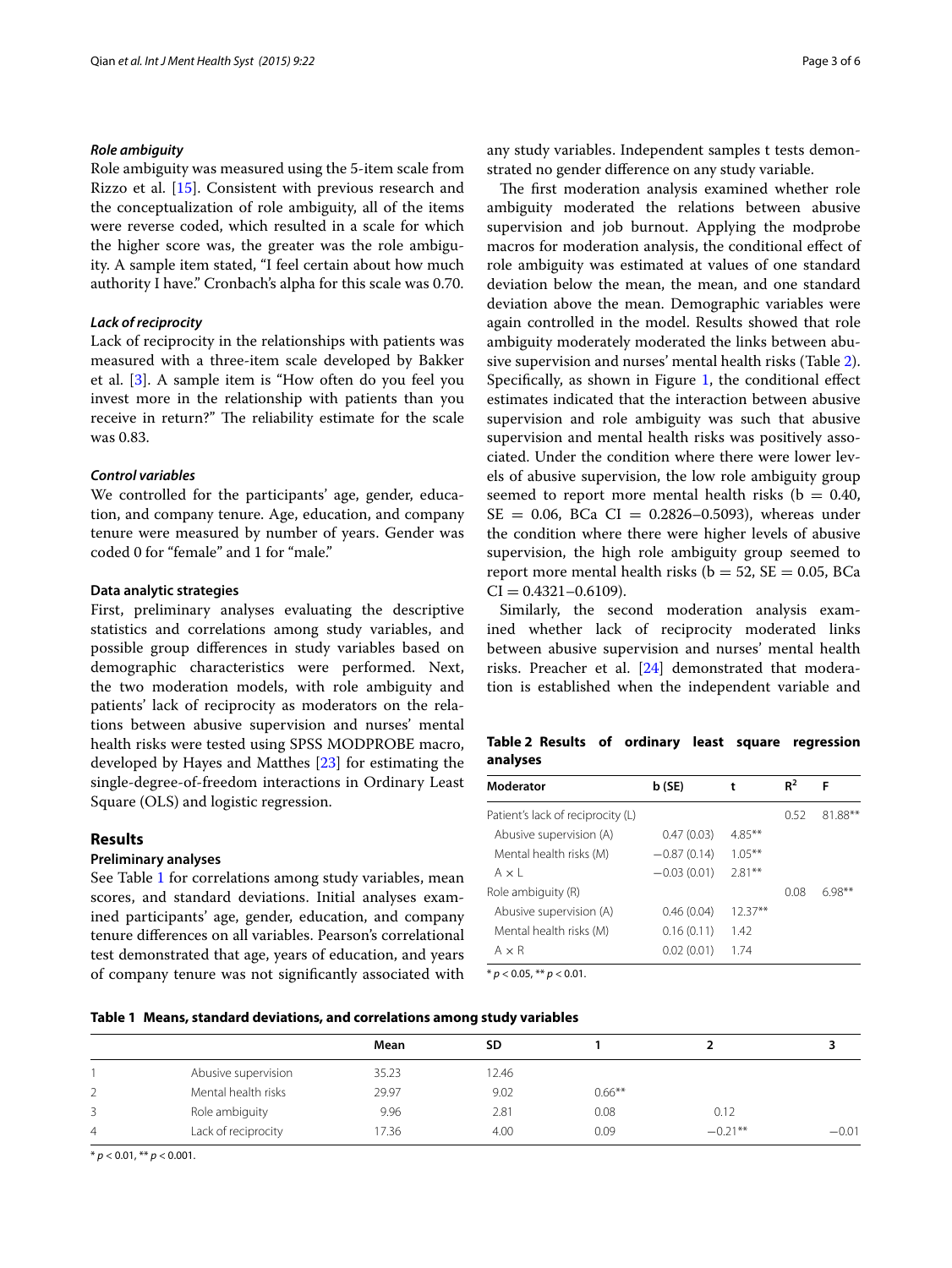

<span id="page-3-0"></span>moderator significantly interact and the bootstrapped confidence interval does not contain zero. Applying the modprobe macros for moderation analysis, the conditional effect of lack of reciprocity was estimated at values of one standard deviation below the mean, the mean, and one standard deviation above the mean. Demographic variables (i.e., participants' age, gender, years of education, and year of company tenure) were also entered in the model as controlled variables. Results showed that patients' lack of reciprocity moderated the relations between abusive supervision and nurses' mental health risks (Table [2\)](#page-2-1). As shown in Figure [2,](#page-3-1) under the condition where there were lower levels of abusive supervision, low lack of reciprocity group had more mental health risks than higher lack of reciprocity group ( $b = 0.39$ ,  $SE = 0.05$ ,  $BCa CI = 0.2863 - 0.4870$ , but when under the condition where there were high levels of abusive supervision, high lack of reciprocity group had more mental

<span id="page-3-1"></span>

health risks than low lack of reciprocity group ( $b = 0.56$ ,  $SE = 0.04$ ,  $BCa CI = 0.4810 - 0.6439$ .

## **Discussion**

While the nursing profession has been associated with mental health problems [\[1](#page-4-0), [3\]](#page-4-2) and the research into the antecedents of mental health risks has steadily grown, the relationship between abusive supervision and mental health issues of anxiety and depression remains largely unknown. To this end, we suggest three findings. First, abusive supervision was positively associated with poor mental health. Second, the positive relation was moderated by nurses' perceived role ambiguity in such a way that the relationship was stronger when the role ambiguity is high. Third, the positive relationship was moderated by patients' lack of reciprocity in such a way that the relationship was stronger when patients' lack of reciprocity was high.

Our findings contribute to the literature on abusive supervision and mental health in several ways. First, although the implications of abusive supervision for depression and anxiety exist for the nursing occupation, they have not been empirically tested. This study is the first empirical study to integrate abusive supervision and mental health on a sample of Chinese nurses. Second, research has suggested that job roles are rarely fixed and the role perceptions can contribute to the work context, which could serve as a moderating factor for managerial behaviors and practices [[25\]](#page-5-11). However little attention has been directed toward of it as a potential moderator on the influence of abusive supervision. We address this issue by suggesting that when nurses being abused by the manager (the perception about the manager), the poor defined work roles (the perception about the job context) could magnify this negative effect on mental health. Third, our findings shed new light on the role played by patients in nurses' experience of depression and anxiety. Researchers suggest that patients play an important role in nurses' mental health and they call for more studies to address this issue (e.g., [[4,](#page-4-3) [6](#page-4-5), [25](#page-5-11)]). In addition, to the best of our knowledge, no study has examined the moderating effect on the relationship between abusive supervision and mental health risks. In response to the call for further research into this area, we took a step forward by addressing the exploratory question of whether patients' lack of reciprocity moderated the relationship between abusive supervision and anxiety and depression.

Turning to practical implications, nurses' negative mental health is costly for health institutions and society [[1,](#page-4-0) [3](#page-4-2), [4\]](#page-4-3). A straightforward implication is that health institutions should pay special attention to the nurse managers' abusive supervision in order to prevent negative mental health for nurses. For example, health organizations should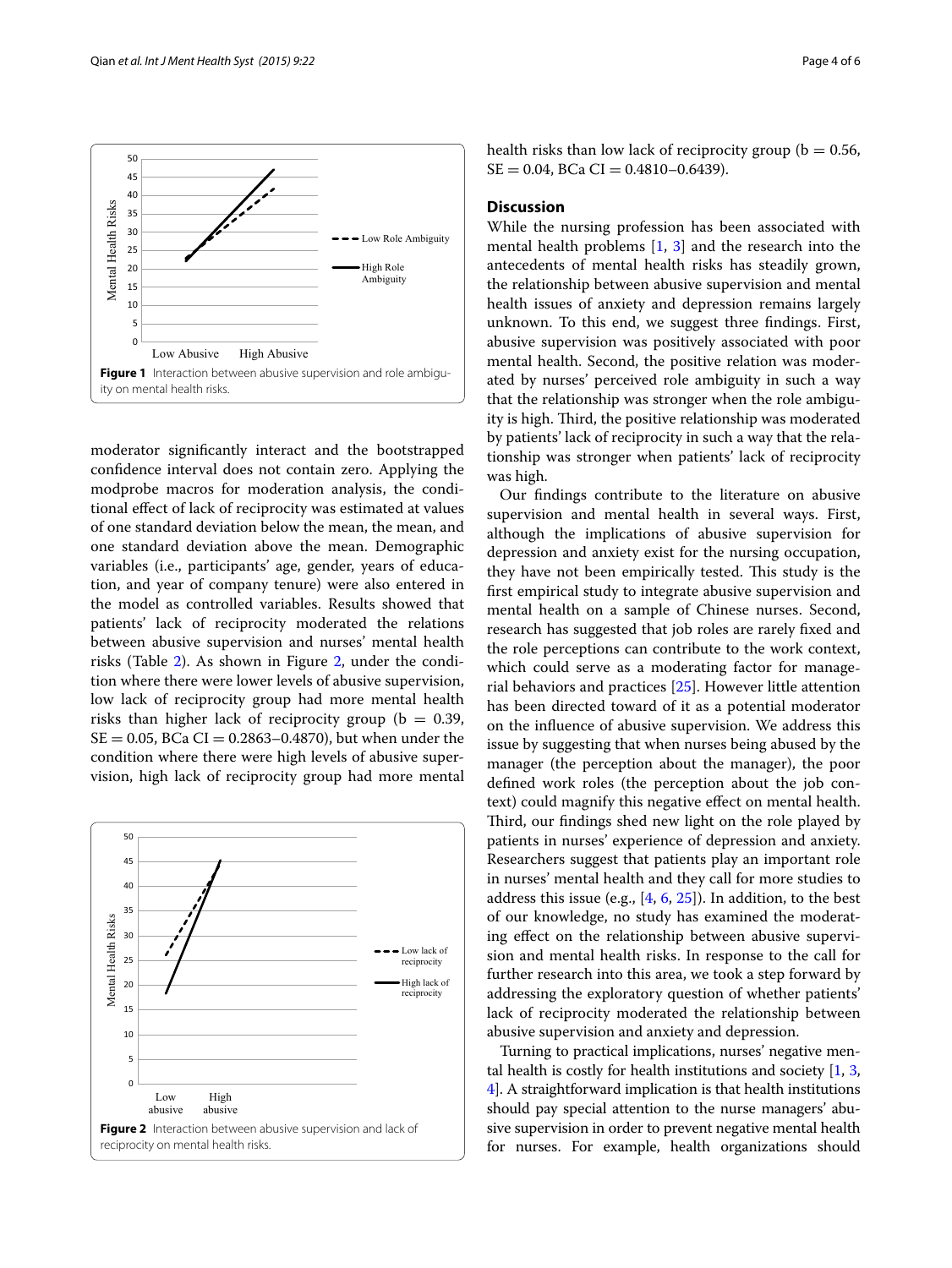make it clear that they have zero-tolerance policies for the occurrence of abusive supervision and they will deal harshly with the abusers. Previous studies have suggested that there is a trickle-down effect from abusive supervision  $[18]$  $[18]$ . That is, those who have been mistreated by their supervisors are more likely to abuse their subordinates. Given this, health organizations could provide certain channels such as an employee assistance program (EAP) or other support resources such as counseling and well-being workshops for all levels of workers, from top management to frontline employees, to seek help and assistance. Additional mentoring programs could also be of help here to provide social support for both supervisor nurses and subordinate nurses to seek career-related help and psychological support [\[26\]](#page-5-12). The second practical implication of our study stemmed from the moderators identified. After knowing that role ambiguity could strengthen the harm of abusive supervision on negative mental health, health organizations may find it helpful to clarify the job roles for nurses. Indeed, research has suggested that low role ambiguity could generate other benefits such as organizational citizenship behavior [\[27\]](#page-5-13). Furthermore, the moderating effect of patients' lack of reciprocity on the relationship between abusive supervision and mental health implied that patients have their place in nurses' mental health management, while the demonstration of their reciprocity needs to be encouraged and promoted. This can be achieved through certain organization initiated programs or platforms for patients to show gratitude to nurses such as greeting cards, thank you parties, or letters and emails.

Although this study employed a design that has been commonly applied in this area of research, it is important to recognize that some methodological refinements would strengthen the conclusions. The use of crosssectional data implies that cause-effect relations cannot be inferred from the findings. Although our findings are consistent with the abusive supervision and mental health literature, future research should, nonetheless, adopt a longitudinal or experimental design to fully address the issue of causality. Additionally, the generalization of the results remains to be tested. The extent to which the results in the current study are applicable to other cultures is an open question since the hypotheses were only tested on Chinese nurse samples. Future studies could therefore test our model in other cultures.

## **Conclusions**

To conclude, the present study showed that abusive supervision was positively associated with mental health problems of anxiety and depression among samples of Chinese nurses. Findings of this study also highlighted that this relationship was contingent upon perceived role ambiguity and patients' reciprocity.

#### **Authors' contribution**

JQ and HWW designed and drafted this study. ZH, JW and HW conducted the statistical analysis, interpreted data and drafted the initial manuscript. All authors read and approved the final manuscript.

#### **Author details**

 $^{\text{\tiny{\textsf{1}}}}$  Business School, Beijing Normal University, Beijing 100875, China.  $^{\text{\tiny{\textsf{2}}}}$  Beijing Key Laboratory of Applied Experimental Psychology, School of Psychology, Beijing Normal University, Beijing 100875, China.

#### **Acknowledgements**

This research is supported by the national Natural Science Foundation of China (project 71302022), and the Fundamental Research Funds for the Central Universities (project SKZZX2013032 & SKZZA2014003).

#### **Compliance with ethical guidelines**

#### **Competing interests**

The authors declare that they have no competing interests.

Received: 12 February 2015 Accepted: 18 May 2015 Published online: 29 May 2015

#### **References**

- <span id="page-4-0"></span>1. Pisaniello SL, Winefield HR, Delfabbro PH. The influence of emotional labour and emotional work on the occupational health and wellbeing of South Australian hospital nurses. J Vocat Behav. 2012;80(3):579–91. doi:[10.1016/j.jvb.2012.01.015](http://dx.doi.org/10.1016/j.jvb.2012.01.015).
- <span id="page-4-1"></span>2. Tian Y, Fan XZ. Adversity quotients, environmental variables and career adaptability in student nurses. J Vocat Behav. 2014;85(3):251–7. doi:[10.1016/j.jvb.2014.07.006](http://dx.doi.org/10.1016/j.jvb.2014.07.006).
- <span id="page-4-2"></span>3. Bakker AB, Schaufeli WB, Sixma HJ, Bosveld W, Dierendonck D. Patient demands, lack of reciprocity, and burnout: a five-year longitudinal study among general practitioners. J Organ Behav. 2000;21(4):425–41. doi:[10.1002/](http://dx.doi.org/10.1002/(SICI)1099-1379(200006)21:4%3C425::AID-JOB21%3E3.0.CO;2-%23) [\(SICI\)1099-1379\(200006\)21:4%3C425::AID-JOB21%3E3.0.CO;2-%23.](http://dx.doi.org/10.1002/(SICI)1099-1379(200006)21:4%3C425::AID-JOB21%3E3.0.CO;2-%23)
- <span id="page-4-3"></span>4. Jamal M, Baba VV. Shiftwork and department-type related to job stress, work attitudes and behavioral intentions: a study of nurses. J Organ Behav. 1992;13(5):449–64. doi:[10.1002/job.4030130503](http://dx.doi.org/10.1002/job.4030130503).
- <span id="page-4-4"></span>5. Lane IM, Mathews RC, Presholdt PH. Determinants of nurses' intentions to Note leave their profession. J Organ Behav. 1988;9(4):367–72. doi[:10.1002/](http://dx.doi.org/10.1002/job.4030090408) iob.4030090408.
- <span id="page-4-5"></span>6. McNeese-Smith DK. The relationship between managerial motivation, leadership, nurse outcomes and patient satisfaction. J Organ Behav. 1999;20(2):243–59. doi[:10.1002/](http://dx.doi.org/10.1002/(SICI)1099-1379(199903)20:2%3C243::AID-JOB888%3E3.3.CO;2-U) [\(SICI\)1099-1379\(199903\)20:2%3C243::AID-JOB888%3E3.3.CO;2-U](http://dx.doi.org/10.1002/(SICI)1099-1379(199903)20:2%3C243::AID-JOB888%3E3.3.CO;2-U).
- <span id="page-4-6"></span>Tepper BJ. Consequences of abusive supervision. Acad Manag J. 2000;43(2):178–90. doi:[10.2307/1556375](http://dx.doi.org/10.2307/1556375).
- <span id="page-4-7"></span>8. Duffy MK, Ganster D, Pagon M. Social undermining in the workplace. Acad Manag J. 2002;45:331–51. doi:[10.2307/3069350](http://dx.doi.org/10.2307/3069350).
- <span id="page-4-8"></span>9. Schat ACH, Frone M, Kelloway EK. Prevalence of workplace aggression in the U.S. workforce: findings from a national study. In: Schat ACH, Forne, Kelloway KEK, Barling EK, Hurrell J, Joseph Jr J, editors. Handbook of workplace violence. Thousand Oaks: Sage; 2006. p. 579–606. doi:[10.4135/9781412976947.n4](http://dx.doi.org/10.4135/9781412976947.n4).
- <span id="page-4-9"></span>10. Tepper BJ. Abusive supervision in work organizations: review, synthesis, and research agenda. J Manag. 2007;33:261–89. doi:[10.1177/0149206307300812](http://dx.doi.org/10.1177/0149206307300812).
- <span id="page-4-10"></span>11. Whitman MV, Halbesleben JRB, Holmes O. Abusive supervision and feedback avoidance: the mediating role of emotional exhaustion. J Organ Behav. 2014;35(1):38–52. doi[:10.1002/job.1852.](http://dx.doi.org/10.1002/job.1852)
- <span id="page-4-11"></span>12. Qian J, Lin XS, Chen ZX. Authentic leadership and feedback-seeking behavior: an examination of the cultural context of mediating processes in China. J Manage Organ. 2012;18:286–99. doi:[10.5172/jmo.2012.1478](http://dx.doi.org/10.5172/jmo.2012.1478).
- <span id="page-4-12"></span>13. Wang H, Law KS, Hackett RD, Wang DX, Chen ZX. Leader-member exchange as a mediator of the relationship between transformational leadership and followers' performance and organizational citizenship behavior. Acad Manage J. 2005;48:420–32. doi[:10.5465/](http://dx.doi.org/10.5465/AMJ.2005.17407908) [AMJ.2005.17407908.](http://dx.doi.org/10.5465/AMJ.2005.17407908)